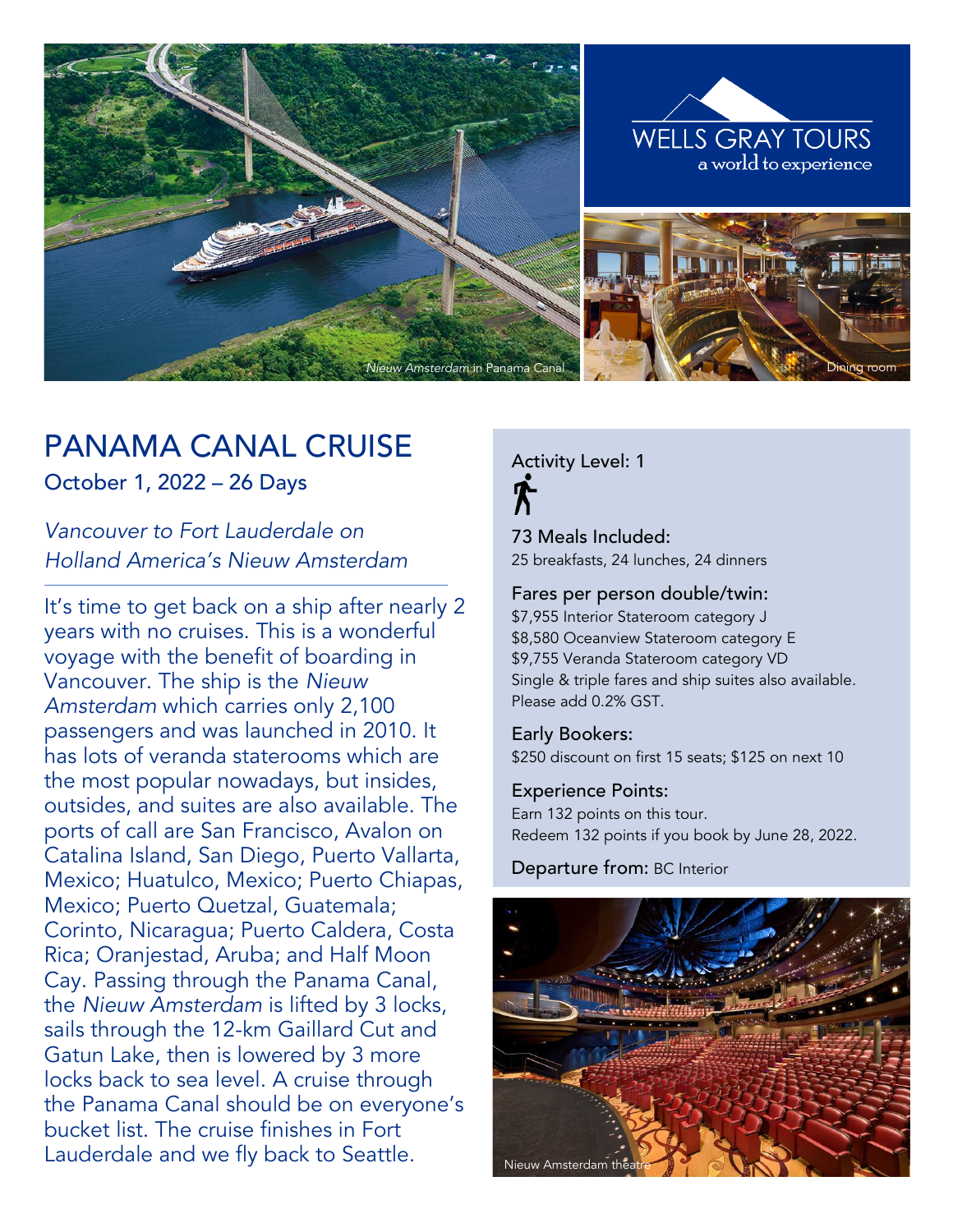### ITINERARY

### Day 1: Saturday, October 1

We drive to New Westminster and stay overnight at the Inn at the Quay, overlooking the Fraser River. Meet your fellow travellers during a get-acquainted dinner.

Note: While it may seem unnecessary to travel to the Lower Mainland the day before your flight, the Coquihalla can have long closures or flights can be cancelled by weather.

Meals included: Lunch, Dinner

Accommodation: Inn at the Quay

### Day 2: Sunday, October 2

The morning is leisure time and you may want to take a stroll along Westminster Quay. We board the *Nieuw Amsterdam* in early afternoon at Canada Place and enjoy an embarkation buffet lunch. The afternoon is free time to explore the ship and get settled into your stateroom. We sail out of Burrard Inlet under the Lions Gate Bridge at 5 pm with a festive "Farewell to Vancouver" deck party. After a sumptuous dinner, enjoy a lively stage show or music in many smaller lounges. We round Cape Flattery in the night.

Meals included: Breakfast, Lunch, Dinner Accommodation: *Nieuw Amsterdam*

#### Day 3: Monday, October 3 Day 4: Tuesday, October 4

During these two days at sea, we follow the coast of Washington, Oregon, and California southward. Although we are in the open Pacific, the *Nieuw Amsterdam* is remarkably smooth because it is equipped with the best stabilizers. Explore your beautiful ship while deciding how to spend these days. The ship's daily newsletter keeps you informed about scheduled activities like stage shows, movies, bingo games, group fitness, and game times in lounges. Schedule a treatment at the spa. Enjoy the entertainment at the Lincoln Stage or BB King's Blues Club. Get some advice on a workout plan at the fitness centre. Sidle up to the wine tasting bar and sample wines from around the world. There may be a talk offered at Explorations Central. The choices are many.

Meals included: Breakfast, Lunch, Dinner Accommodation: *Nieuw Amsterdam*

## Day 5: Wednesday, October 5

Be sure to be on deck or out on your balcony early this morning when the *Nieuw Amsterdam* makes a dramatic entrance to San Francisco, passing under the amazing Golden Gate Bridge. This is a free day to explore San Francisco as you wish — take a ship's shore excursion, book a tour on the dock, stroll Fisherman's Wharf, or browse the shops of Pier 39. The ship arrives at 8 am and departs at 11 pm.

Meals included: Breakfast, Lunch, Dinner Accommodation: *Nieuw Amsterdam*

### Day 6: Thursday, October 6

This is a day at sea along the California coast. Meals included: Breakfast, Lunch, Dinner Accommodation: *Nieuw Amsterdam*

## Day 7: Friday, October 7

The ship arrives at 8 am at Santa Catalina Island, about 30 km off the coast of California south of Los Angeles. About 3,700 people live on Catalina, almost all in the island's only town, Avalon. The chewing gum magnate, William Wrigley, bought the island in 1919 and the family has carefully controlled its development for the past century. In 1975, 88% of the island was deeded to the Catalina Island Conservancy, founded by the Wrigleys, and it still protects the island today. Avalon's cobblestone streets are narrow, quaint and winding, so the Wrigleys regulated the number of cars allowed, and today there is a 14-year waiting list to bring a car to the island. Most people get around by walking or using electric golf carts. We take tenders ashore, and tours are available

![](_page_1_Picture_19.jpeg)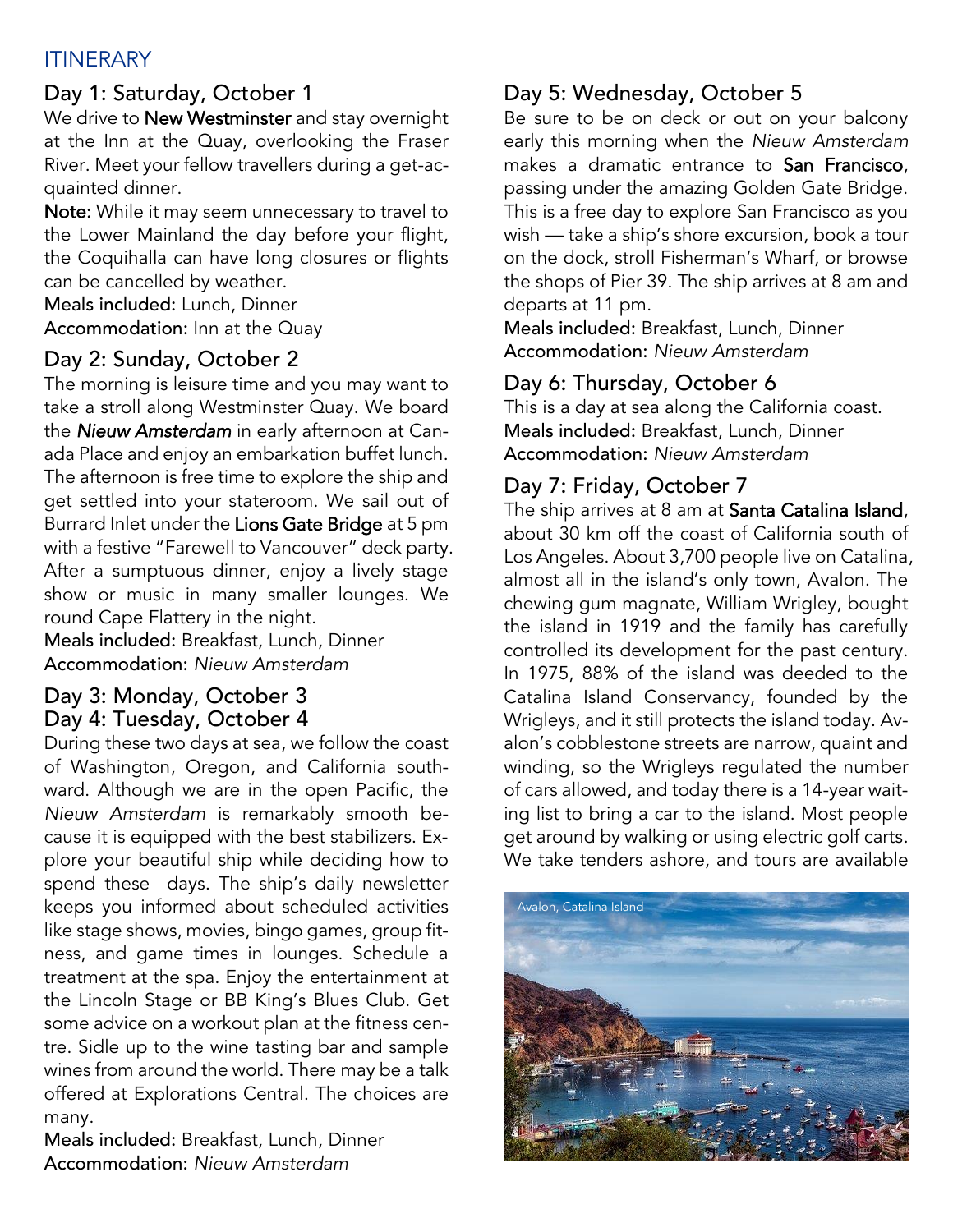with a variety of experiences in the town and around the island.

Meals included: Breakfast, Lunch, Dinner Accommodation: *Nieuw Amsterdam*

### Day 8: Saturday, October 8

Our next stop is in San Diego from 9 am to 5 pm. California's second largest city has lots to offer and you could visit the San Diego Zoo, one of the largest in the world with over 4,000 animals representing 800 species, or the Maritime Museum with several historic ships on display. Take a cruise around the busy San Diego harbour including lofty Coronado Bridge, the shipyards, Point Loma, and the Naval Air Station. Stroll around beautiful Balboa Park where several interesting museums are found.

Meals included: Breakfast, Lunch, Dinner Accommodation: *Nieuw Amsterdam*

### Day 9: Sunday, October 9 Day 10: Monday, October 10

These are two days at sea while we cruise off the Baja Peninsula and across the Sea of Cortez. Meals included: Breakfast, Lunch, Dinner Accommodation: *Nieuw Amsterdam*

### Day 11: Tuesday, October 11

The *Nieuw Amsterdam* calls at Puerto Vallarta, Mexico, from 8 am to 5 pm. Be sure to be on deck early as the ship maneuvers inside the narrow entrance to this harbour. A bazaar is next to the dock and numerous other boutiques are in the historic downtown area, about 3 km distant. The city became famous and attracted many celebrities after *Night of the Iguana* was filmed here in 1964, starring Marilyn Monroe.

Meals included: Breakfast, Lunch, Dinner Accommodation: *Nieuw Amsterdam*

![](_page_2_Picture_10.jpeg)

# Day 12: Wednesday, October 12

A day at sea.

Meals included: Breakfast, Lunch, Dinner Accommodation: *Nieuw Amsterdam*

#### Day 13: Thursday, October 13

We arrive at 10 am at Huatulco, considered Mexico's hottest new resort town. It is built along nine beautiful bays with many hotels under development. Enjoy shopping in the plaza or at Tangolunda Bay. Sightseeing tours can be purchased.

Meals included: Breakfast, Lunch, Dinner Accommodation: *Nieuw Amsterdam*

### Day 14: Friday, October 14

Puerto Chiapas is the gateway to the Mayan world on the Pacific Coast. Sightseeing tours can be purchased to the Mayan ruins of Palenque, dating from the  $6<sup>th</sup>$  century, a trip into mangrove swamps, or bird watching. The Tacana Volcano dominates the view from the port eastward and is the second highest peak in Central America at over 4,000 metres. *Nieuw Amsterdam* is here from 8 am to 5 pm.

Meals included: Breakfast, Lunch, Dinner Accommodation: *Nieuw Amsterdam*

### Day 15: Saturday, October 15

Soon after leaving Puerto Chiapas, we leave Mexico and enter coastal waters of Guatemala. We dock at Puerto Quetzal, Guatemala's largest Pacific port. Guatemala is a mountainous country that straddles Central America and has a population of 12 million. Guatemala City is the capital, located about 100 km inland from Puerto Quetzal. A locally-guided tour is included up to the highlands and the picturesque town of Antigua. It was founded in 1543 and was the third capital of Guatemala. It is noted for Spanish Baroque architecture and the spectacular ruins of colonial churches. The city has been designated a UNESCO World Heritage Site. Enjoy a traditional lunch, then visit the Palace of the Captains General, the Cathedral, Central Plaza, and La Merced Church. There are shopping opportunities for textiles and jade.

Meals included: Breakfast, Lunch, Dinner Accommodation: *Nieuw Amsterdam*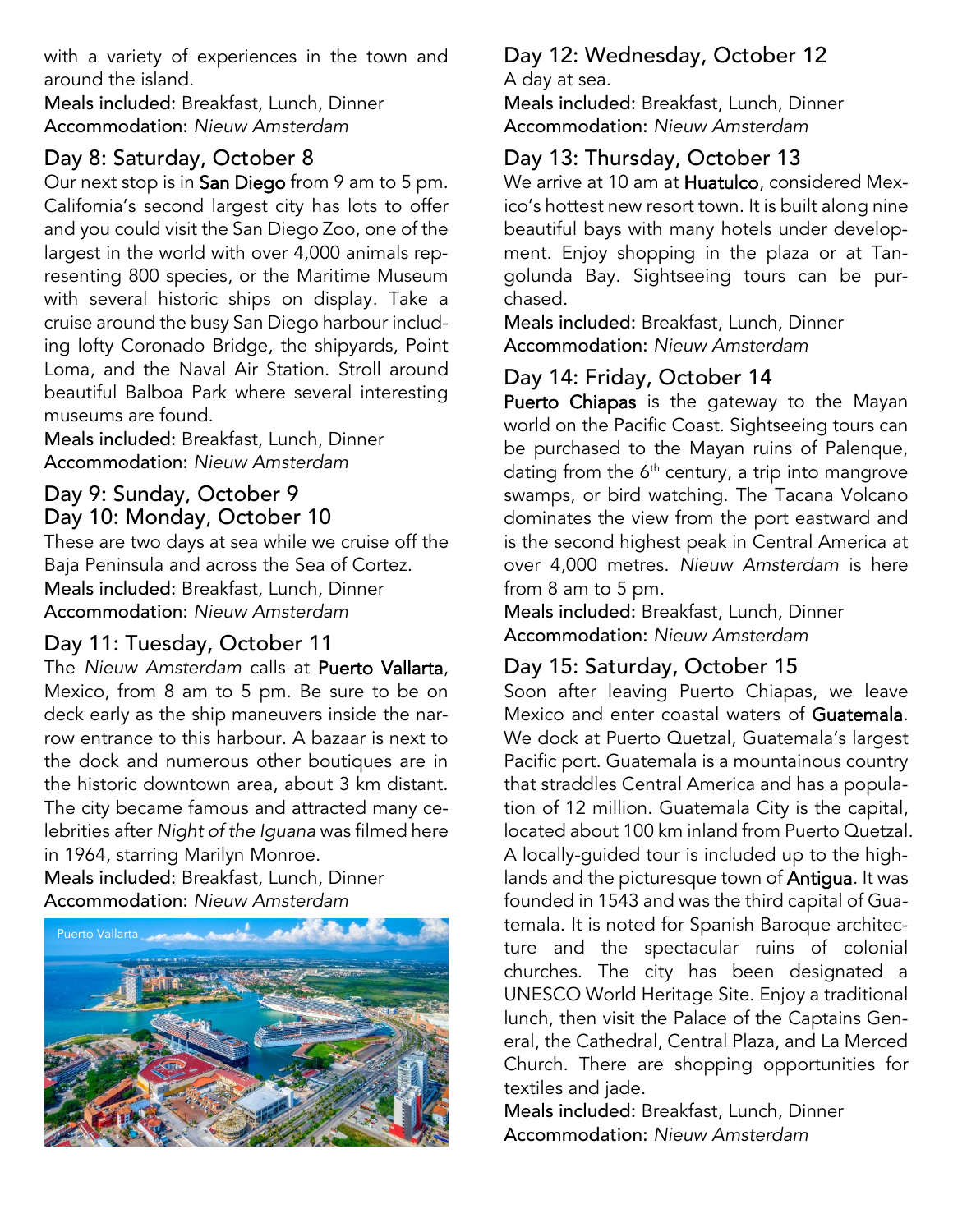#### Day 16: Sunday, October 16

The *Nieuw Amsterdam* docks in Nicaragua at Corinto from 8 am to 4 pm. Settled in 1863 and named for the Greek city of Corinth, it is Nicaragua's largest Pacific port, even though less than 20,000 people live there. Nicaragua is a beautiful country of lakes, volcanoes and ocean beaches on both the Pacific and Caribbean, and has a population of six million. A locally-guided tour to the colonial city of Leon is included. Leon was founded in 1524 by Spanish conquistadors at the base of Momotombo Volcano. The tour includes Central Park and the World Heritage Site of La Asuncion Cathedral. Lunch is accompanied by folklore music and dances.

Meals included: Breakfast, Lunch, Dinner Accommodation: *Nieuw Amsterdam*

![](_page_3_Picture_3.jpeg)

#### Day 17: Monday, October 17

We arrive in Costa Rica, docking in the sheltered inlet of Puerto Caldera from 8 am to 6 pm. The country is known for its natural beauty, many parks, and exotic wildlife. Our tour includes a cablecar ride, a guided nature walk, and a boat excursion in the Carara Biological Reserve. The cablecar takes us above the forest canopy where massive trees are laden with vines and epiphytes, and may be over 200 years old. The park is also home to white-faced monkeys, spectacled owls, toucans, agoutis, amphibians, reptiles, and scarlet macaws. The 45-minute nature walk is a closeup experience in the jungle. Next is a boat trip on the Tarcoles River to view one of the world's biggest crocodile populations in the wild. We cruise through the mangrove, an impressive ecosystem that is an important feeding and mating area for local and migratory birds, and a refuge from mammals and reptiles.

Meals included: Breakfast, Lunch, Dinner Accommodation: *Nieuw Amsterdam*

#### Day 18: Tuesday, October 18

A relaxing day at sea with plenty to do on board while we cruise toward the Panama Canal. Meals included: Breakfast, Lunch, Dinner Accommodation: *Nieuw Amsterdam*

#### Day 19: Wednesday, October 19

Geographically, Panama is a curious country which connects two continents and has a length of 600 km, but a width of just 50 km between the Pacific Ocean and the Caribbean Sea at its narrowest. Panama has a population of 3.3 million people, mostly concentrated near the Panama Canal. Panama City, the capital and largest in the country, was founded in 1519 by the Spanish and has grown into a modern and bustling city. One of the highlights of our cruise is today's transit of the remarkable Panama Canal. Opened in 1914, after nine years of construction, it still ranks as one of the world's greatest engineering achievements with 134 million cubic metres of earth moved and a cost of \$336 million. Currently about 14,000 ships per year (38 per day) pass through the canal and pay tolls of about \$450 million. Cruise ships pay a toll based on berths, so Holland America will pay about \$290,000 for the *Nieuw Amsterdam*'s passage. During our eight-hour journey from the Pacific to the Caribbean, the *Nieuw Amsterdam* is lifted by three locks, sails through the 12-km Gaillard Cut and Gatun Lake, then is lowered by three more locks back to sea level. A Panama Canal expert is on board to explain its history and technical operations. The Panama Canal expansion project started in 2007 and the first ship sailed through the new locks in 2016. Most cruise ships will continue to use the old locks.

Meals included: Breakfast, Lunch, Dinner Accommodation: *Nieuw Amsterdam*

![](_page_3_Picture_12.jpeg)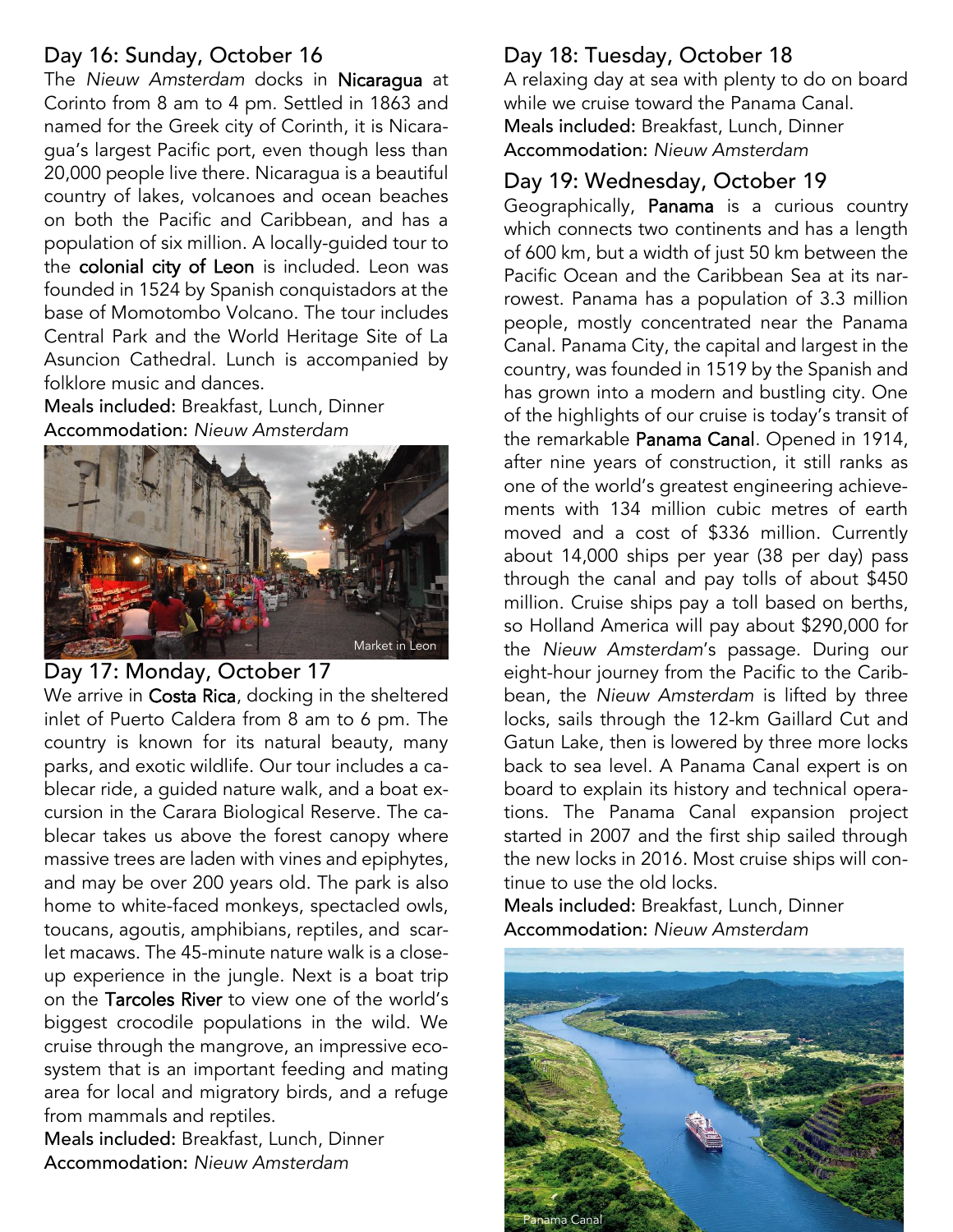### Day 20: Thursday, October 20

We cruise across the southern Caribbean. Meals included: Breakfast, Lunch, Dinner Accommodation: *Nieuw Amsterdam*

#### Day 21: Friday, October 21

The *Nieuw Amsterdam* docks at Oranjestad on Aruba, a small island just off the coast of Venezuela. One of the Lesser Antilles, Aruba was granted home rule by the Netherlands in 1986 and became fully independent in 1996. The island has a population of about 70,000, but is only 30 km long and 8 km wide. Together with Bonaire and Curaçao, Aruba forms a group referred to as the ABC islands. Collectively, Aruba and the other Dutch islands in the Caribbean are often called the Dutch Caribbean. Driving and walking tours of Oranjestad can be purchased on the ship or on shore. The city is noted for its Dutch Colonial architecture and the Royal Plaza outdoor shopping mall.

Meals included: Breakfast, Lunch, Dinner Accommodation: *Nieuw Amsterdam*

#### Day 22: Saturday, October 22 Day 23: Sunday, October 23

During our last two days at sea, we sail north through the strait between Cuba and Haiti, and cross the Tropic of Cancer. If you haven't dined in all the specialty restaurants, we suggest you book the Pinnacle Grill, Canaletto, or Tamarind for these nights (extra cost).

Meals included: Breakfast, Lunch, Dinner Accommodation: *Nieuw Amsterdam*

### Day 24: Monday, October 24

The *Nieuw Amsterdam* anchors at Half Moon Cay, Holland America's private island in the Bahamas. We ride tenders ashore. There are plenty of recreational activities here, or you can laze on the long sandy beach. We stay here from 8 am to 3 pm.

Meals included: Breakfast, Lunch, Dinner Accommodation: *Nieuw Amsterdam*

### Day 25: Tuesday, October 25

We dock in Fort Lauderdale and say goodbye to the *Nieuw Amsterdam*. A coach and local guide meet us at the cruise terminal and we travel west to the Everglades, a vast swamp where unusual animal and plant life can be observed. An exciting air-boat ride across these shallow waters is included and alligators are likely to be seen. Our guide talks about the challenges of protecting the Everglades in past centuries, and the current status of this delicate ecosystem. The tour ends at Fort Lauderdale Airport, and we fly to Seattle this evening.

Meals included: Breakfast

Accommodation: Embassy Suites Sea-Tac

#### Day 26: Wednesday, October 26

There are shopping stops at Bellis Fair Mall and the Duty-Free Store, then we cross the border and travel home.

Meals included: Breakfast

### CRUISE NOTES

Please book early: Holland America has confirmed a block of staterooms for this tour and they are normally held until three months before sailing (early July 2022). However, any unsold staterooms can be taken away from us at any time when the ship fills. This is a unique cruise itinerary from Vancouver through the Panama Canal, so it could sell out early and result in our block being reduced. When this has happened before, we had to waitlist disappointed customers, even though we still had seats available on the coaches and plane.

Dinner reservations: The *Nieuw Amsterdam* offers both open dining and fixed dining. Open dining is standard, so you can go to a restaurant when you are ready with your friends or make a reservation earlier in the day. If you prefer to dine at the same time with the same people each day, we can request this. The four specialty restaurants take reservations on board and you should do this early in the voyage.

Included lunches: The above itinerary shows an included lunch on every cruise day. These lunches are on the ship (except during the tours in Guatemala, Nicaragua, and Costa Rica), so if you book a shore excursion, you may miss an included lunch if you are not back on board at lunchtime. There is no compensation for missed lunches.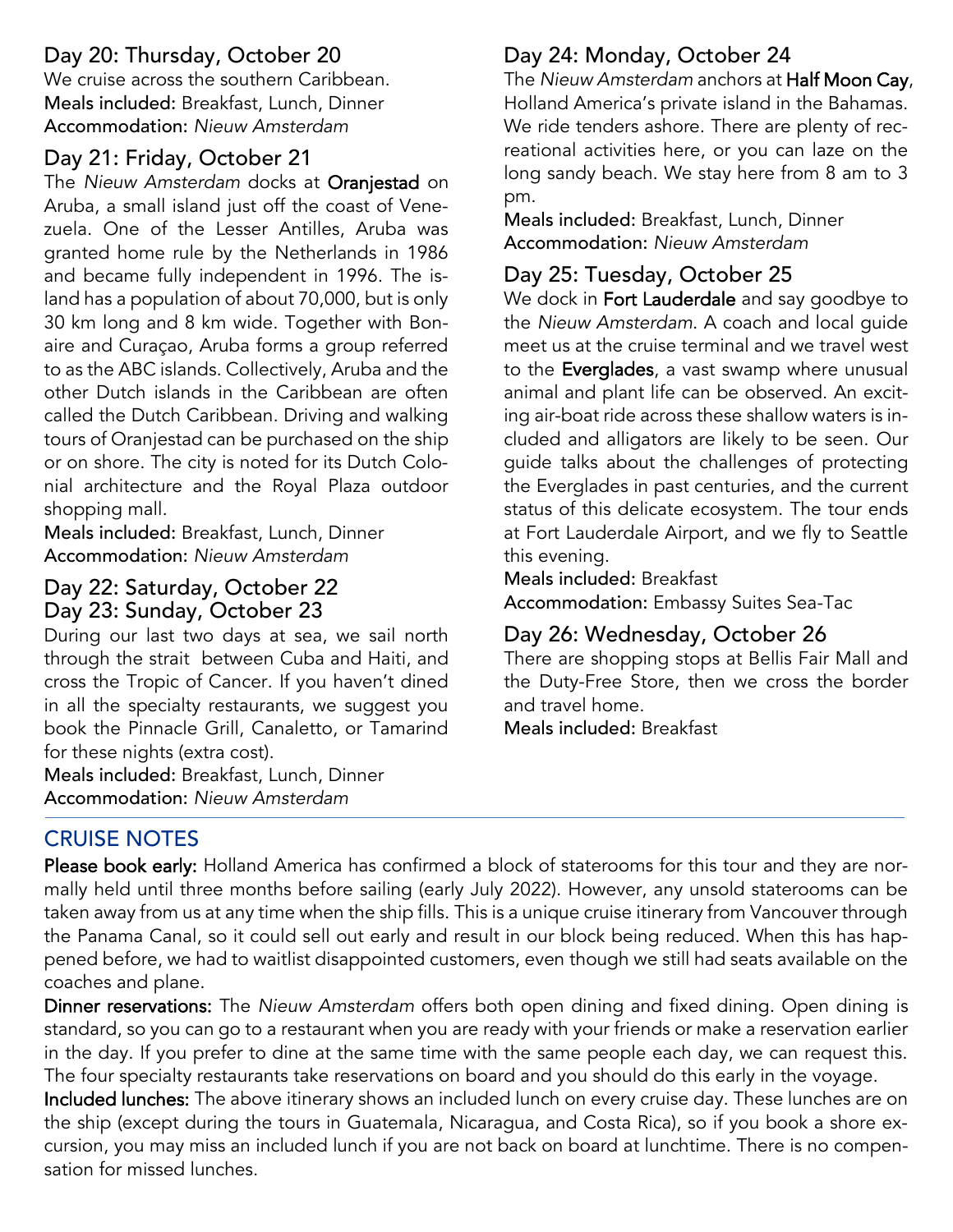#### MS NIEUW AMSTERDAM

The *Nieuw Amsterdam* made her inaugural cruise in 2010 after being christened by Princess Maxima of the Netherlands (now the Queen). She is Holland America's second largest design with a capacity of 2,100 passengers. *Nieuw Amsterdam*'s gross tonnage is 86,000 and she is 285 metres long. Her 11 decks feature a 1,000-seat live entertainment theatre, nine lounges, casino, shopping arcade, movie theatre, beauty shop, library, games room, Internet centre, spa, gymnasium, and two swimming pools (one with sliding dome cover). *Nieuw Amsterdam* has 14 elevators and four of them are glass with panoramic views. An exquisite \$2 million collection of art and artifacts is showcased throughout the ship with a theme of "The Dutch Golden Age".

Dining is one of the highlights of a cruise. The elegant two-floor Dining Room serves breakfast, lunch, and dinner with full choice of menu. The Lido Market offers buffet-style serving stations for breakfast, lunch, dinner, and the 11 pm snack. The intimate Pinnacle Grill, the Canaletto Restaurant, and the Tamarind Restaurant offer extraordinary service, reserved seating and gourmet menus for an extra charge. You can also dine in the privacy of your stateroom by ordering from the complimentary room service menu. All meals are culinary delights and you will not go hungry on board!

Staterooms have twin lower beds (some convert to queen-size double), television, music, telephone, and bathroom with toilet, sink, and shower or bathtub. A crew of nearly 900 ensures top-quality service and entertainment. Every day has a full schedule of optional activities: dance class, bridge, bingo, shuffleboard, table-tennis, karaoke, board games, and fitness activities. The movie theatre presents films several times daily and, every evening, there is live entertainment in the Mainstage Theatre plus musicians playing in most lounges.

#### WHAT'S INCLUDED

- Coach transportation to New Westminster
- 2 nights accommodation and hotel taxes in New Westminster and Seattle
- Transfer to Vancouver cruise terminal
- 23 days and nights on *Nieuw Amsterdam*
- Cruise gratuities
- Port charges, Panama Canal fees, cruise taxes
- Locally-guided tour to Antigua, Guatemala
- Locally-guided tour to Leon, Nicaragua
- Locally-guided tour in Costa Rica
- Carara Reserve cablecar and nature walk
- Tarcoles River boat tour
- Coach transportation in Fort Lauderdale
- Locally-guided tour of the Everglades
- Everglades air-boat ride
- Flight from Fort Lauderdale to Seattle
- Current air transport taxes & security fees
- Transportation from Seattle to pickup point
- Knowledgeable tour director
- Gratuities for local guides and drivers
- Luggage handling at hotels and ship
- 73 meals: 25 breakfasts, 24 lunches, 24 dinners

Activity Level 1: Although cruising is normally Activity Level 1, the tours in Guatemala, Nicaragua, and Costa Rica have more activity which could include walks of up to 1 km, walking on cobblestone streets, and stairs. Choose shore excursions at the cruise ports based on your abilities. There can be longer walks in the airports, so please request a cart or wheelchair in advance or at check-in if this could be an issue for you. The coaches cannot carry a scooter or motorized wheelchair. If Activity Level 1 could be challenging, you are urged to bring a companion to assist you. The tour director, drivers and local guides have many responsibilities, so please do not expect them, or your fellow travellers, to provide ongoing assistance. If you are not capable of keeping up with the group or require frequent assistance, the tour director may stop you from participating in some activities or some days of the tour. In extreme situations, you may be required to leave the tour and travel home at your own expense; travel insurance will probably not cover you.